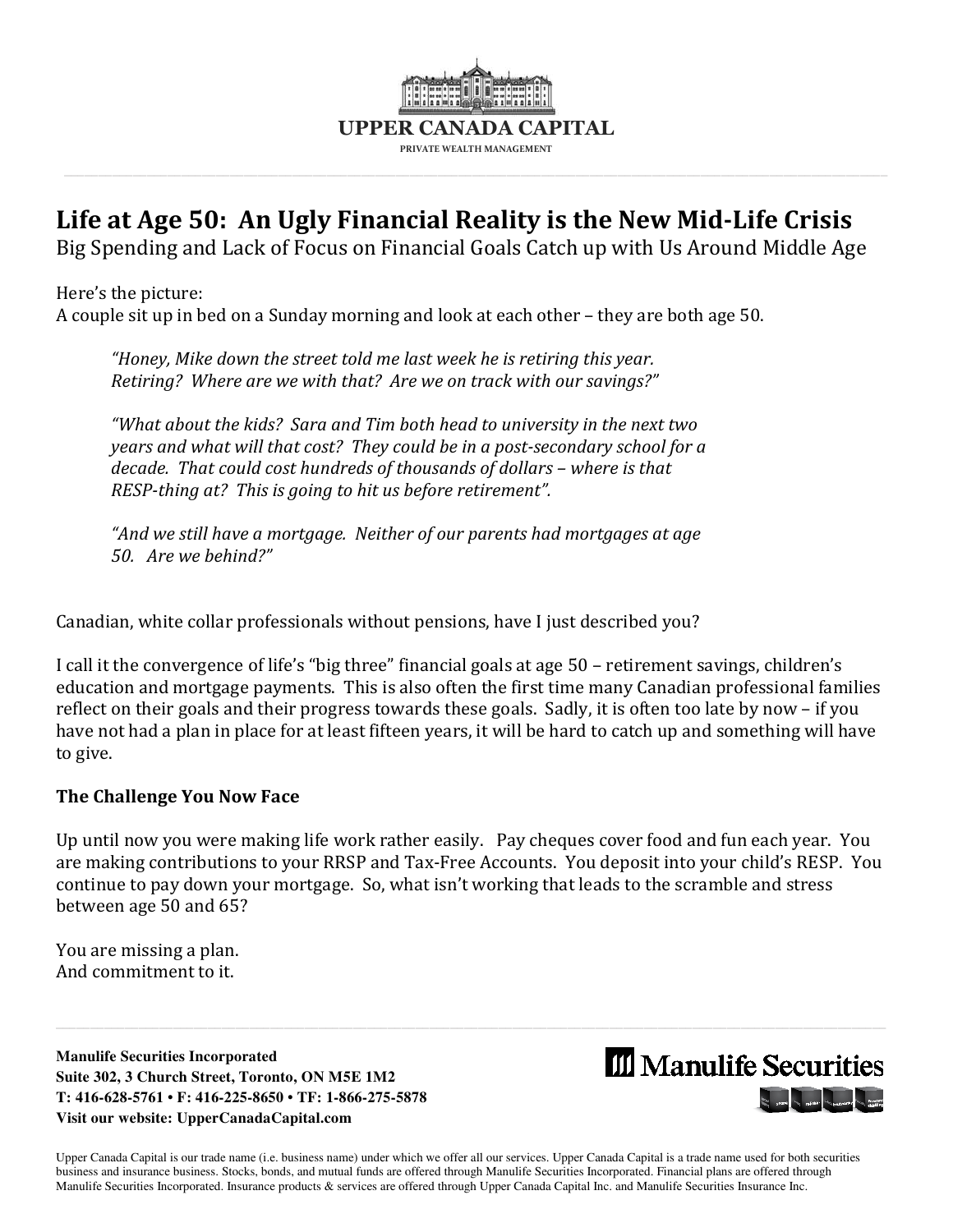

Saving arbitrary amounts that the newspaper or an advisor spews each year is meaningless to you personally. You need targets for debt elimination, children's savings and retirement that match your personal income, net worth, expectations and goals. A dentist earning \$300,000/year should not follow RRSP savings levels appropriate for a plumber yet that is what many professional Canadians do. It is not sufficient for professionals to blindly head towards age 50 with no plan, no targets, no benchmarking of progress – nothing. Instead people give money to stock brokers, insurance agents and mutual fund salesmen that spin market talk, charge big fees and hide rates of return leaving the professional family in the dark about whether they are actually getting ahead – never mind getting ahead at the pace suited to their needs.

#### **It's About Your Goals – Fake Financial Advisors Don't Understand This**

Everything about your financial plan starts and finishes with your financial goals. Fake financial advisors never ask you about your goals. Real financial planners write your goals down, attach estimated costs and timelines to achieve the goals and then report back to you on your progress towards these goals. If you fall off the plan, they should coach you on what is required to get back on the plan. If you have never had this conversation with your financial person, then fire them - they are untrained sales people that offer you nothing.

### **Street Talk About your Big Three Financial Goals in Life**

**Mortgage** – the amount of mortgage you take on to buy a home should be based on an upper limit of how much of your annual cash flow you can afford to allocate to a mortgage expense while still having a lifestyle and aiming to be mortgage free – by age 50. You also need to examine the cost of debt at higher interest rates to ensure you have the financial capability to adapt to higher payments and not have to compromise other elements of your lifestyle. In other words, limit your total debt to what you can easily pay off in two decades. Forget about vacation properties and home upgrades – you likely cannot afford to take on more debt in your 40s when I am telling you to be debt free by 50.

Buying a home and paying it off is the easiest of the big three life financial goals because banks and your pay cheque control the process. And the bank will ensure you pay off the mortgage eventually if you follow their amortization schedules.

The problem is that people's attitudes and eyes are bigger than their wallets and many professionals have bitten off more than they can swallow. More Canadians should likely be looking to re-locate to smaller cities or other provinces where the cost of housing fits their pay cheque or forget about owning a home at

 $\_$  ,  $\_$  ,  $\_$  ,  $\_$  ,  $\_$  ,  $\_$  ,  $\_$  ,  $\_$  ,  $\_$  ,  $\_$  ,  $\_$  ,  $\_$  ,  $\_$  ,  $\_$  ,  $\_$  ,  $\_$  ,  $\_$  ,  $\_$  ,  $\_$  ,  $\_$  ,  $\_$  ,  $\_$  ,  $\_$  ,  $\_$  ,  $\_$  ,  $\_$  ,  $\_$  ,  $\_$  ,  $\_$  ,  $\_$  ,  $\_$  ,  $\_$  ,  $\_$  ,  $\_$  ,  $\_$  ,  $\_$  ,  $\_$  ,

**Manulife Securities Incorporated Suite 302, 3 Church Street, Toronto, ON M5E 1M2 T: 416-628-5761 • F: 416-225-8650 • TF: 1-866-275-5878 Visit our website: UpperCanadaCapital.com** 

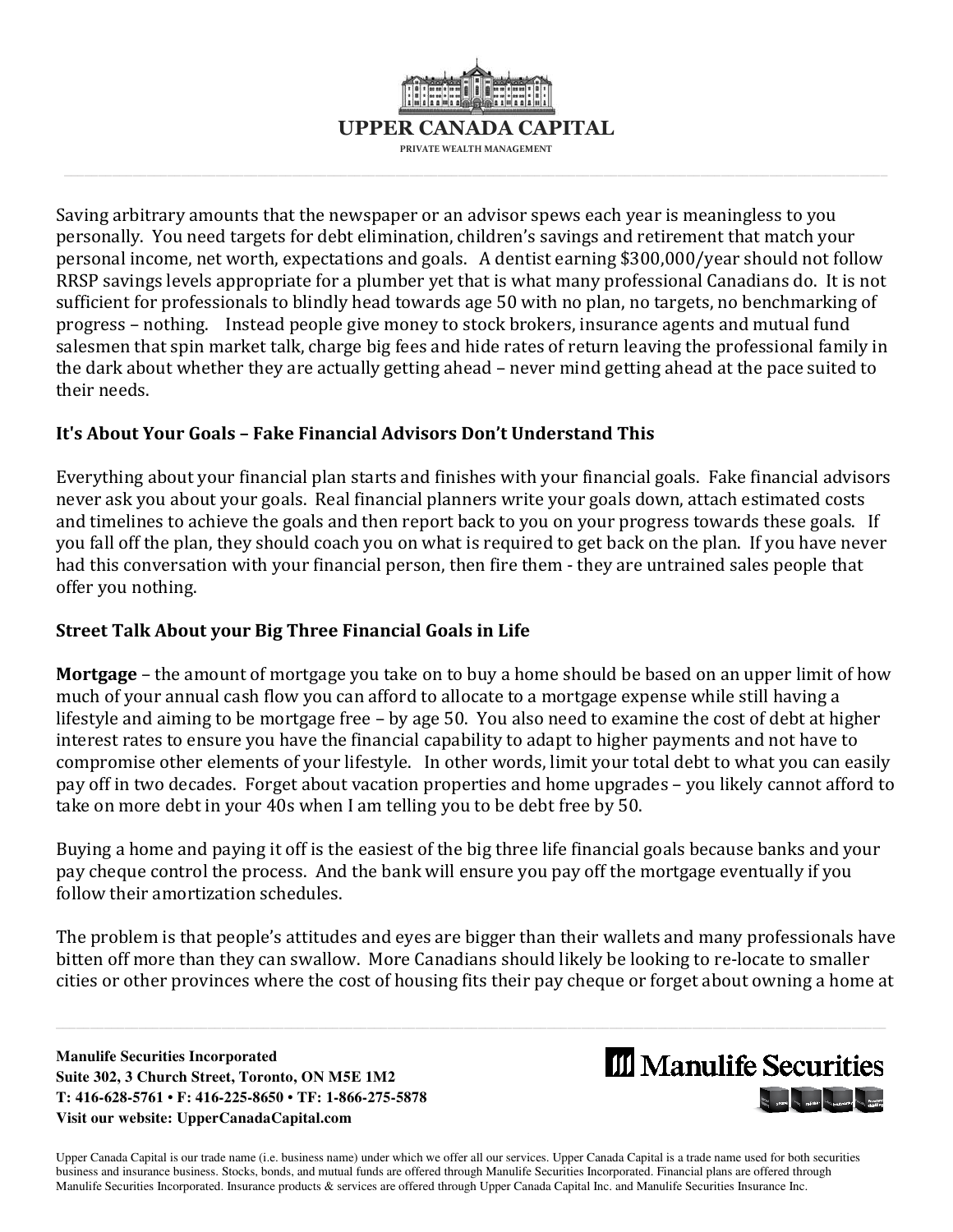

all if their current mortgage is too large for their cash flow. Sadly, if interest rates rise a few more percent in Canada it will be too late for the young professionals to avoid bankruptcy if they are unable to pay their mortgage. Examine today what you can afford tomorrow if your mortgage payments double.

Perhaps we have finally caught up to London and New York in some cities in Canada. Rent for life. No one can spend twenty years or more allocating more than 40% of their paycheque to mortgage cost – too many other things will suffer (new vehicles, vacations, retirement savings) and eventually your marriage may too.

**Kids** - clearly it is your decision how many children you may have and raise to financial independence. But it is my job to cost it out and put a price tag on a family. Post-secondary education in Canada can easily cost \$125,000 for four years at an out of town university in 2019. If you have three kids that's \$375,000 to pay for the first degree. Are you paying for grad school too? And then there are weddings (say you pay \$25,000 per child) and home deposits (where you end up kicking in \$100,000 per child). So, all in between age 18 and age 30 you may need to invest \$750,000 into the financial lives of your three children. To be blunt, good luck accumulating that much money in eighteen years – the RESP system in Canada is too small to cover even two thirds of the school cost. You need to have a plan starting at birth to put money away in a RESP, in trust accounts and your tax-free accounts to be in a position to provide for your children in the manner described above. You need to contribute savings regularly and track progress towards these goals. And you need to define the goal in the first place. Almost no professionals we sit down with do this now – instead they hit age 50 and the first kid goes to university and much of the three kids' RESP goes to pay for the first one or two. But then the money runs out, you have one kid left, the first kid is also now looking at grad school and you have to use your retirement savings to pay for your kid's schooling. Nor have you put a dollar away for their marriages or home deposits, so you plough this cost onto your line of credit – and you are almost age 60 at this point. This is not how it was supposed to be, and you are now headed towards financial trouble.

**Retirement** – we have all grown up watching our parents and grandparents retire around the age of 60 and so we expect it will be the same for us. Dream on. It will be hard for a high-income professional family to retire in traditional terms when they are not saving a lot of money each year towards retirement yet expect to maintain the same high level of spending on travel, cars, lifestyle and real estate in retirement. We are not our parent's children: we like nice things and a little thing called retirement is not going to change that.

Many white-collar professionals are saving the standard RRSP and TFSA account limits identified by the Canadian government. This makes no sense. You should save what you need to replicate your lifestyle

 $\_$  ,  $\_$  ,  $\_$  ,  $\_$  ,  $\_$  ,  $\_$  ,  $\_$  ,  $\_$  ,  $\_$  ,  $\_$  ,  $\_$  ,  $\_$  ,  $\_$  ,  $\_$  ,  $\_$  ,  $\_$  ,  $\_$  ,  $\_$  ,  $\_$  ,  $\_$  ,  $\_$  ,  $\_$  ,  $\_$  ,  $\_$  ,  $\_$  ,  $\_$  ,  $\_$  ,  $\_$  ,  $\_$  ,  $\_$  ,  $\_$  ,  $\_$  ,  $\_$  ,  $\_$  ,  $\_$  ,  $\_$  ,  $\_$  ,

**Manulife Securities Incorporated Suite 302, 3 Church Street, Toronto, ON M5E 1M2 T: 416-628-5761 • F: 416-225-8650 • TF: 1-866-275-5878 Visit our website: UpperCanadaCapital.com** 

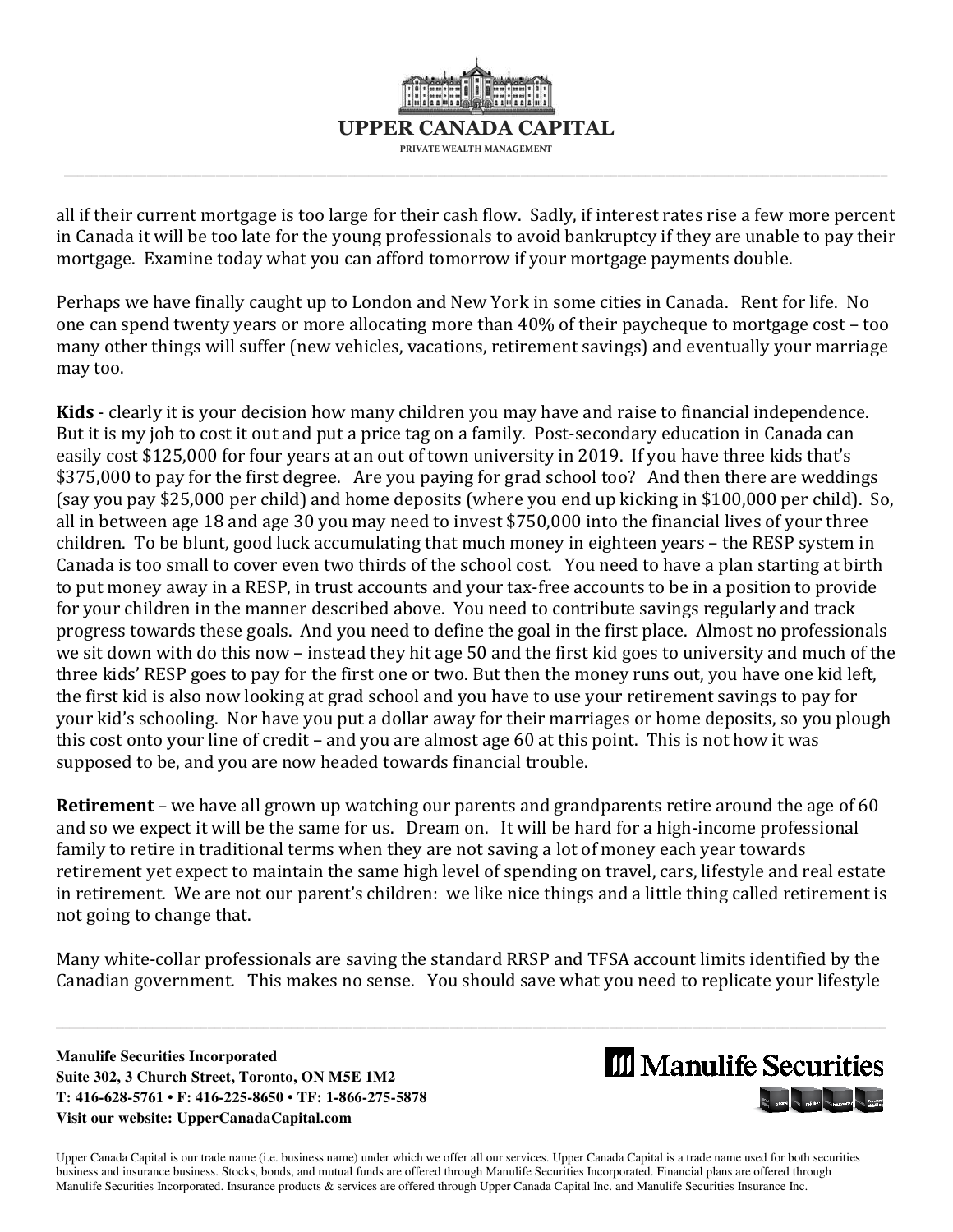

desires in retirement. You need a plan and you need to have an expert planner give you savings targets each year and tell you how the plan will unfold. Our lifestyle desires today are far from grandma and grandpa living off \$30,000/year in retirement, often wearing the same clothes for twenty years, driving one car for twelve years and vacations all inside Canada - you need to plan well in advance to ensure you have the retirement cash flow you want.

How much do you need? If you have been spending more than \$100,000 a year in your 50's on core costs and lifestyle then you need at least two million dollars of liquid savings (not your home!) at the start of retirement. Even at this level you will end up spending a good chunk of the capital as well as all of the income by the time you die at age 100. Want a cushion? Then strive for three million in savings. Do you make a much bigger income (say \$300,000 to \$500,000 like a typical doctor, veterinarian, lawyer or dentist)? Then you better strive for three to five million at the start of retirement in order to keep spending at the same level as you have been accustomed to.

#### **How Do You Achieve Your Goals?**

Clearly you need a guiding hand and a well thought out plan with annual targets and reporting on your progress created by a neutral professional. You don't need money managers and product sales people that don't know how to plan.

And you need a commitment to work towards the plan. After all it will require you agreeing to pay off the mortgage, save for children and save for retirement to make this happen. It means more balance between future goals and high-living today – a balance that you likely are not doing very well on your own today.

So aside from buying stocks and bonds please engage an expert planner to create a written financial plan that ties together the cost of your goals, your resources, your liabilities and your assets. Have a planner prepare multiple forecasts using sensitivity analysis on key variables to give you a sense of what you need to do – every Canadian would benefit from such a plan. Then once the plan is set up and executed, pay these professionals to once a year come back and report to you on progress, make amendments to the plan and give you a dashboard to enable you to start to know where you are going. This is likely the biggest thing missing today: **you don't know where you are going**.

 $\_$  ,  $\_$  ,  $\_$  ,  $\_$  ,  $\_$  ,  $\_$  ,  $\_$  ,  $\_$  ,  $\_$  ,  $\_$  ,  $\_$  ,  $\_$  ,  $\_$  ,  $\_$  ,  $\_$  ,  $\_$  ,  $\_$  ,  $\_$  ,  $\_$  ,  $\_$  ,  $\_$  ,  $\_$  ,  $\_$  ,  $\_$  ,  $\_$  ,  $\_$  ,  $\_$  ,  $\_$  ,  $\_$  ,  $\_$  ,  $\_$  ,  $\_$  ,  $\_$  ,  $\_$  ,  $\_$  ,  $\_$  ,  $\_$  ,

**Manulife Securities Incorporated Suite 302, 3 Church Street, Toronto, ON M5E 1M2 T: 416-628-5761 • F: 416-225-8650 • TF: 1-866-275-5878 Visit our website: UpperCanadaCapital.com** 

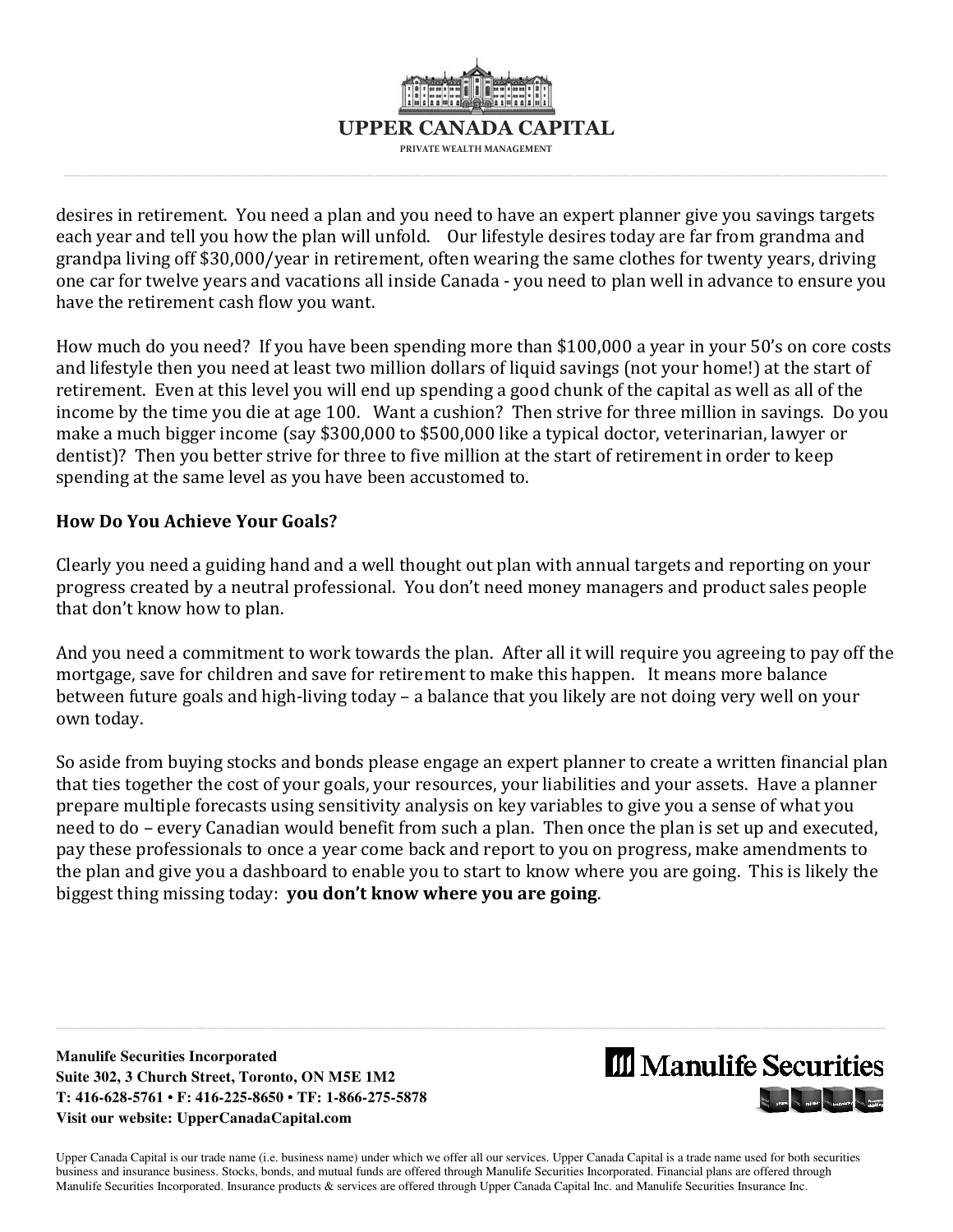

#### **If I am age 50 today is it too late?**

It is never too late to step back and create a proper financial plan that integrates your cash flows, assets, liabilities and goals. At age 50 you still have potentially as much as twenty years of your highest income earnings years left to consider. As well, with your mortgage, kids' university school costs and your retirement now all right in front of you the cost of each one is clearer than ever before. At age 50 we can do more precise planning than any age before – the tradeoff is that your financial costs may be far greater now (more savings, faster debt elimination) because we are nearing the finish line on all three goals.

The important thing is to get started now – not next year. At this point every month matters.

And if your spouse is not committed then get a plan started by yourself. We will need to get your spouse on board but that is better left to the professional financial planner to talk to them than you – you are too emotionally tied to each other. One of the greatest value points of a professional planner is the neutrality and objectivity they bring to your lives together.

### **How Do We Work Through the Convergence at Age 50 of our Three Major Life Goals?**

Ah, you want the answer before you build the plan? Sorry it doesn't work that way. Everyone is different and we need to work through your goals and numbers. But I will tell you a few key facts after twenty-five years of working with 50-60 year olds and their finances:

- It helps if you can come to the table with a clear picture of how long you will financially support children.
- Your home is not your retirement ace in the hole plan as if you will die in that home at age 100 and have your retirement cash flows provided from savings and pensions. Trust me on this one – downsizing is a lie.
- No one knows how much they spend each year so there is no way they know what they will spend in retirement. But experts that do a lot of this planning work can provide reasonable estimates that will get the planning started and then you fine tune along the way.
- Anyone that believes / hopes / counts on the stock market for their retirement dreams to come true needs their head examined. We won't even work with people like this. All the stock market will bring you is stress in retirement – don't count on it for your essential spending ever.
- Realistically, it may not be possible to pay off your mortgage soon, help your kids the way you want and retire with adequate retirement savings all at the same time. But we will help you to

 $\_$  ,  $\_$  ,  $\_$  ,  $\_$  ,  $\_$  ,  $\_$  ,  $\_$  ,  $\_$  ,  $\_$  ,  $\_$  ,  $\_$  ,  $\_$  ,  $\_$  ,  $\_$  ,  $\_$  ,  $\_$  ,  $\_$  ,  $\_$  ,  $\_$  ,  $\_$  ,  $\_$  ,  $\_$  ,  $\_$  ,  $\_$  ,  $\_$  ,  $\_$  ,  $\_$  ,  $\_$  ,  $\_$  ,  $\_$  ,  $\_$  ,  $\_$  ,  $\_$  ,  $\_$  ,  $\_$  ,  $\_$  ,  $\_$  ,

**Manulife Securities Incorporated Suite 302, 3 Church Street, Toronto, ON M5E 1M2 T: 416-628-5761 • F: 416-225-8650 • TF: 1-866-275-5878 Visit our website: UpperCanadaCapital.com** 

# **III** Manulife Securities **Common Common Section Common Common**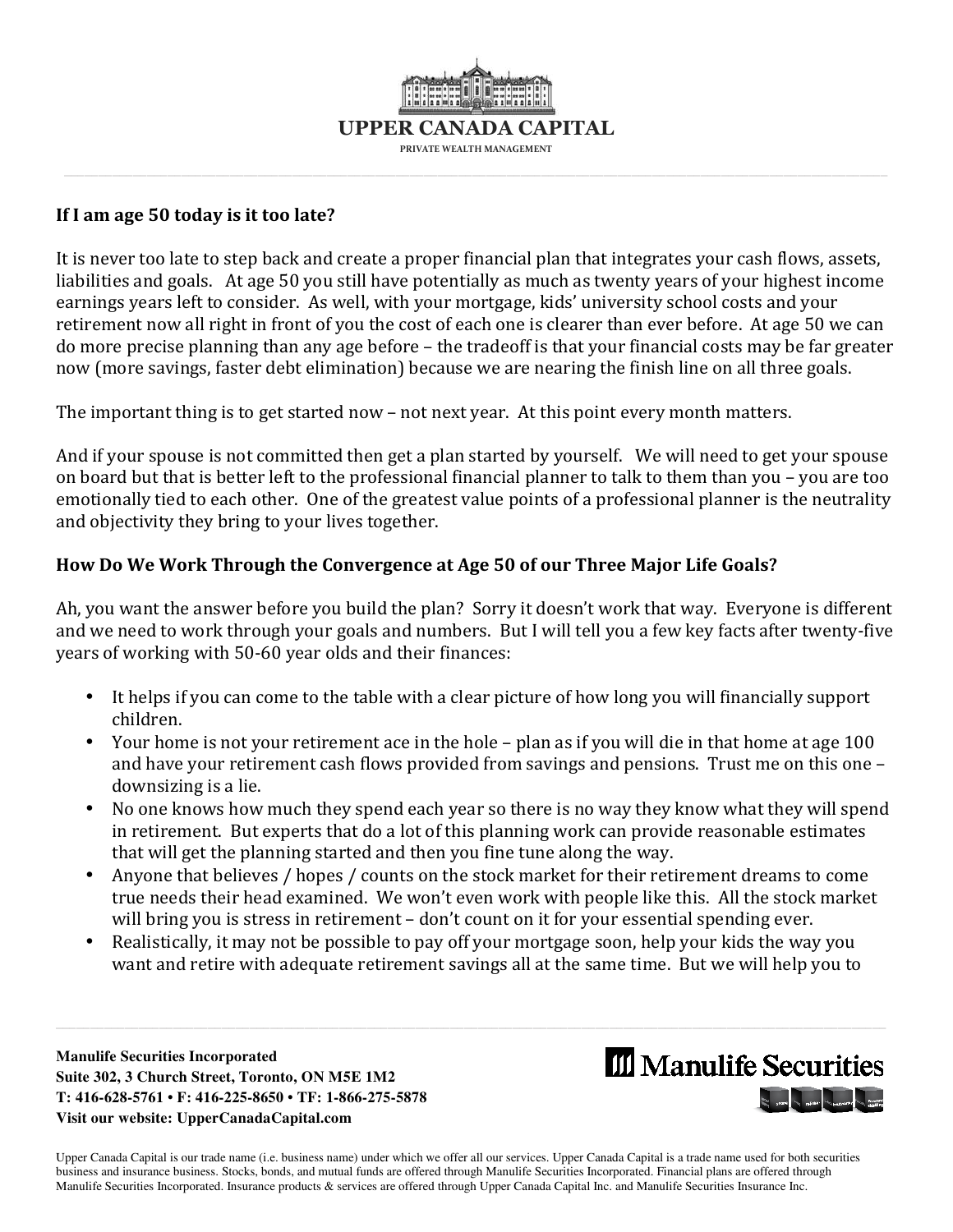

- cost these goals out, prioritize, set time lines and give you an honest perspective on what will happen so you can plan your life and career accordingly.
- Staying in the workforce longer should not be your go-to answer to make this all work. A health issue, car accident, divorce or termination can change anyone's plans suddenly. You need to get to certain levels of reaching your goals before age 60 regardless of how long you work in order to have a safety net.

#### **What Do I Do Next?**

I have spent twenty-five years and counting in the trenches with white collar professionals and their goals and finances. I know your finances better than you do.

If you do nothing in the short term your life will continue to be fine. As long as you have a good pay cheque the mortgage will continue to get paid, the kids' tuitions will get paid and your vacations and fancy cars will continue to happen. Often people in their 50s use a line of credit to pay for their kids' tuitions and then slowly pay it off. But this will be at the expense of the extra retirement savings that are required, and which you are not doing.

In Canada, we have become a cash flow generation – big incomes that pay for nannies, Audis, yard maintenance teams, private schools and vacations.

All of this can work out fine until you face the one goal that can feel more like a cliff: retirement. That's the one goal you ignored, delayed or simply didn't save enough for. Now at age 50, 55 or even age 60 you are facing retirement at a time when you still have debt, are still supporting your kids and often have inadequate savings to retire – I will define inadequate as less than \$1.5 million dollars in total savings. So here we are. What do you do?

Well the one thing you cannot do is carry on down this path. You need an expert to build you a retirement plan that considers what is realistic. You need an expert to talk frankly to you and your spouse about what retirement will look like and how long you should remain in your career. When you are feeling burnt out in your career and wishing to slow down, you need an expert to tell you if you can afford to make a change for lower pay or retire entirely. You need an expert to tell you when to cut off the kids from your money or whether you will need pay for your elderly mother's health care. You need an expert to give you a frank opinion on whether you need to sell the home to create money for

 $\_$  ,  $\_$  ,  $\_$  ,  $\_$  ,  $\_$  ,  $\_$  ,  $\_$  ,  $\_$  ,  $\_$  ,  $\_$  ,  $\_$  ,  $\_$  ,  $\_$  ,  $\_$  ,  $\_$  ,  $\_$  ,  $\_$  ,  $\_$  ,  $\_$  ,  $\_$  ,  $\_$  ,  $\_$  ,  $\_$  ,  $\_$  ,  $\_$  ,  $\_$  ,  $\_$  ,  $\_$  ,  $\_$  ,  $\_$  ,  $\_$  ,  $\_$  ,  $\_$  ,  $\_$  ,  $\_$  ,  $\_$  ,  $\_$  ,

**Manulife Securities Incorporated Suite 302, 3 Church Street, Toronto, ON M5E 1M2 T: 416-628-5761 • F: 416-225-8650 • TF: 1-866-275-5878 Visit our website: UpperCanadaCapital.com** 

# **III** Manulife Securities **The Community of the Community of Second Community**